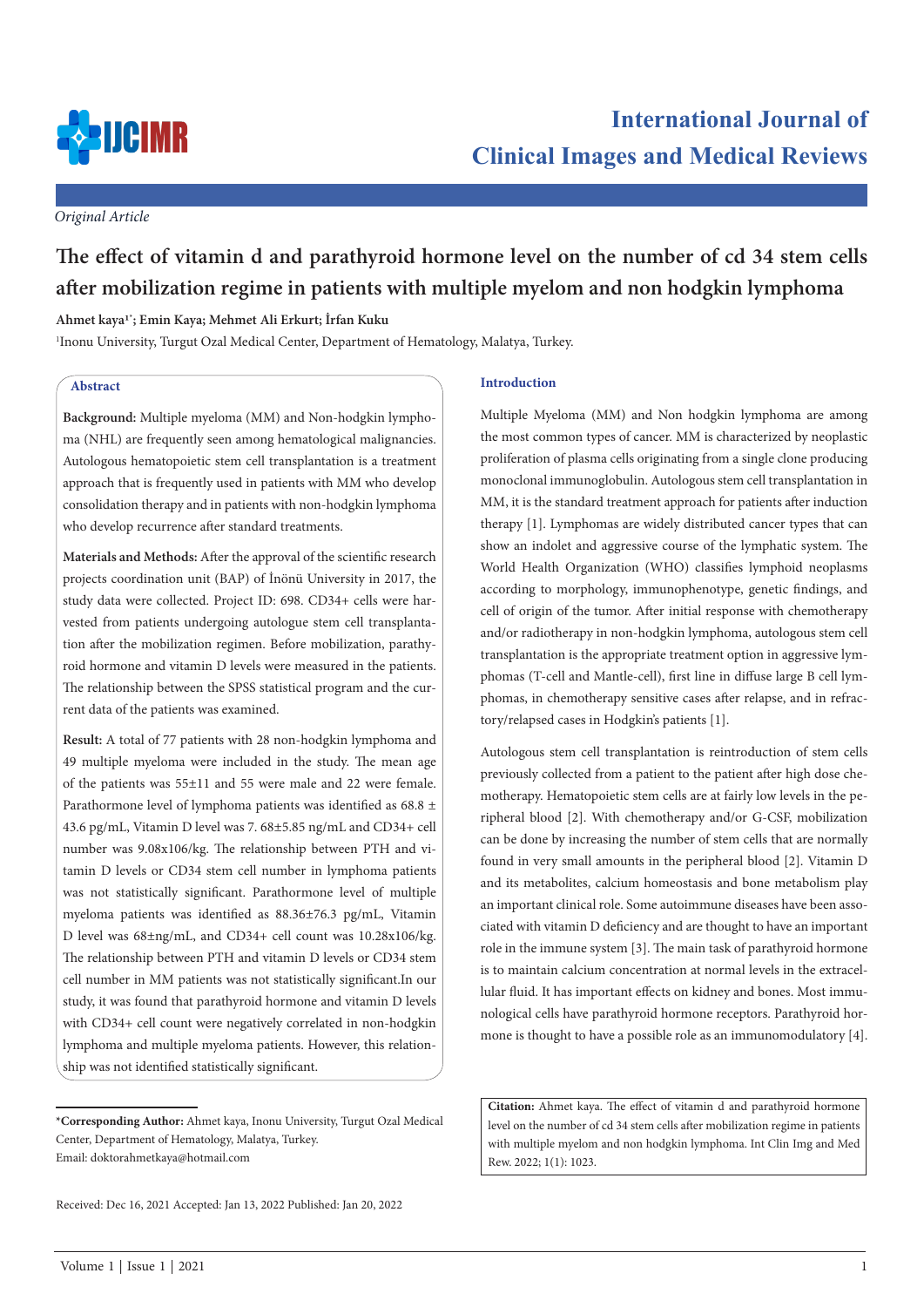### **Material and Method**

Between January 2017 and May 2018, cases older than 18 years who were diagnosed with non-hodgkin lymphoma and multiple myeloma and planned autologous stem cell transplantation in our hospital were included in the study. A total of 49 MM and 28 non-hodgkin lymphoma patients were included in the study. After the decision of autologous stem cell transplantation for the patients, blood samples were taken for parathyroid and vitamin D levels before the mobilization regimen was applied. The samples taken were studied with the Roche e411 model immunoassay device in the biochemistry laboratory. After applying the mobilization regimen, when the target CD34+ stem cell level is reached, "Caridian BCT Inc. Spectra Optia Apheresis System" CD34+ stem cells were collected by using continuous current apheresis devices. The level of CD34+ stem cells in per kilogram of the collected product was calculated. Spearman correlation test of SPSS 18.0 data analysis program was used for statistical calculations.

#### **Result**

A total of 77 patients with 28 non-hodgkin lymphoma and 49 MM were included in the study. The mean age of the patients was  $55\pm11$ , the mean vitamin D level was 16.09±12.32, the mean parathyroid hormone level was 80.41±64.5, and the mean stem cell level was found 9.06±6.42. The patients was 55 male and 22 female. Parathormone level of non-hodgkin lymphoma patients was identified as  $68.8 \pm 43.6$  pg/ mL, Vitamin D level was 7. 68±5.85 ng/mL and CD34+ cell number was 9.08x106/kg (Table 1). The relationship between PTH and vitamin D levels or CD34 stem cell number in non-hodgkin lymphoma patients was not statistically significant. Parathormone level of multiple myeloma patients was identified as 88.36±76.3 pg/mL, Vitamin D level was 68±ng/mL, and CD34+ cell count was 10.28x106/kg. The relationship between PTH and vitamin D levels or CD34 stem cell number in MM patients was not statistically significant.

| N(E/K)                         | 77 (55/22)      |
|--------------------------------|-----------------|
| Median Age                     | $55+11$         |
| Vitamin D (ng/mL)              | $16.09 + 12.32$ |
| Parathyroid Hormone (pg/mL)    | $80.41 + 64.5$  |
| $CD34+$ Stem Cell $(x106/kg)$  | $9.06 + 6.42$   |
| Multiple Myelom                | 49              |
| Vitamin D (ng/mL)              | $16.82 + 14.15$ |
| Parathyroid Hormone (pg/mL)    | $88.36 + 76.3$  |
| $CD34+$ Stem Cell $(x106/kg)$  | 10.28           |
| Non Hodgkin Lymphoma           | 2.8             |
| Vitamin D (ng/mL)              | $7.68 + 5.85$   |
| Parathyroid Hormone (pg/mL)    | $68.8 + 43.6$   |
| $CD34+$ Stem Cell $(x10^6/kg)$ | $9.08 + 4.78$   |

**Table 1:** Distributions of age, hormone and stem cell level of the patients.

#### **Discussion**

It prolongs event-free and overall survival in patients with MM who are eligible for autologous hematopoietic stem cell transplantation. At the same time, high dose chemotherapy + autologous hematopoietic stem cell transplantation has an important place in the relapse treatment of non-Hodgkin lymphoma patients. Under normal conditions, hematopoietic stem cells and progenitor cells are constantly released into the circulation. Stem cell mobilization can be achieved experimentally and in animal models or clinically with a wide variety of substances such as cytokines and small molecular [5]. For stem cell mobilization, G-CSF, cyclophosphamide is widely used.

There are studies showing that the use of PTH and vitamin D significantly mobilizes progenitor cells from the bone marrow into the peripheral blood, similar to G-CSF [6]. The use of parathyroid hormone and vitamin D in combination with G-CSF in mobilization does not cause depletion of bone marrow Lin/Sca-1, C-kit and CD34+ stem cells [7]. When vitamin D receptor knocked-out rats are mobilized with active vitamin D, they result in increased monocyte/macrophage differentiation, normal hematopoietic stem cell lines, leukemic cell lines and mature cell numbers [7]. In a review study by Aric C. Hall, Mark B. Juckett et al. entitled "The Role of Vitamin D in Hematological Disease and Stem Cell Transplantation", it was shown that the VDR is mediated by vitamin D activity and is due to a receptor in a family of steroid/thyroid hormone activated transcription factors. However, there are studies with knock-out animals support that vitamin D signaling is not required for the differentiation of normal hematopoietic cells of the repertoire for the vitamin D receptors damaged mice due to the normal production of blood cells [8, 9, 10, 11].

Stefan Brunnera et al. used G-CSF and parathyroid hormone together in their study and showed that progenitor cells were significantly mobilized into the peripheral blood [6]. Stefan Brunnera et al. used G-CSF and parathyroid hormone together in their study and showed that progenitor cells were significantly mobilized into the peripheral blood.

In our study, basal PTH and vitamin D levels were checked before mobilization and mobilization was performed by applying G-CSF. The mean PTH level was found above the normal value of 68.8±43.6 pg/ mL and the mean Vitamin D level was found below the normal value of 7.68±5.85 ng/mL. A negative relationship was found between PTH and vitamin D levels and CD34+ stem cell levels, and this relationship was not statistically significant. Although there is evidence in the literature that PTH may have positive effects on stem cell mobilization, also there was a negative correlation between PTH and vitamin D levels or CD34+ cell levels, it was not found statistically significant (P=0.531, P=0.869) in our study.

As a result, although there are data in the literature showing that PTH may have positive effects on stem cell mobilization, this issue is still controversial. The inability to reveal a positive effect of parathyroid hormone and vitamin D levels with CD34+ stem cell number in our study may be associated with the low number of cases. Extensive studies are needed to determine the effects of parathyroid hormone and vitamin D on mobilization.